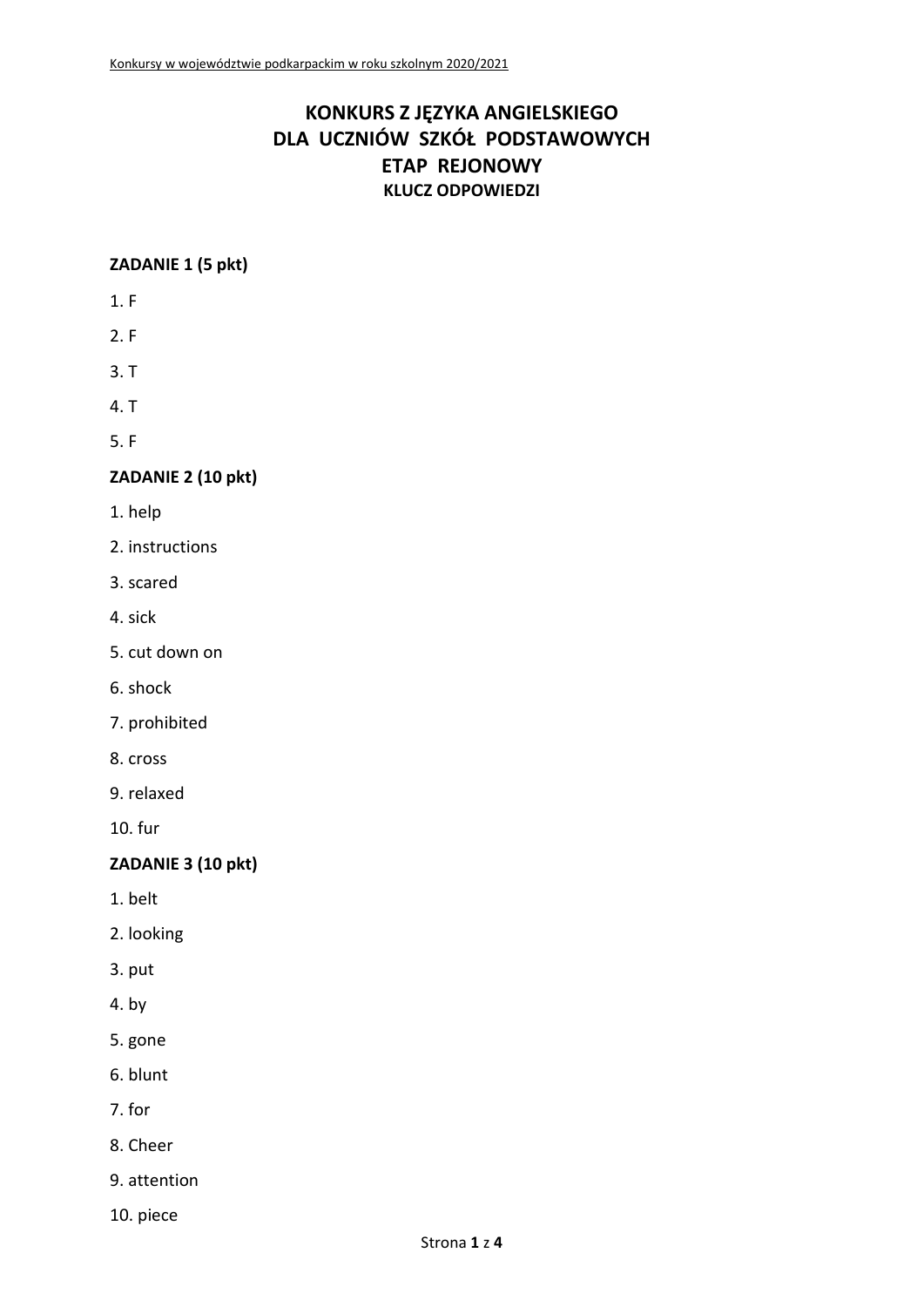# **ZADANIE 4 (5pkt)**

- 1. frightened
- 2. unsuitable
- 3. wrap
- 4. divide
- 5. recovered

## **ZADANIE 5 (5 pkt)**

- 1. d
- 2. a
- 3. a
- 4. c
- 5. b

# **ZADANIE 6 (10 pkt)**

- 1. hijacker
- 2. spider
- 3. caught
- 4. intelligence
- 5. purpose
- 6. Unfortunately
- 7. undo
- 8. raw
- 9. illegally
- 10. sank

#### **ZADANIE 7 (10 pkt)**

- 1. used to deliver a newspaper
- 2. hates being told
- 3. had already had
- 4. hadn't / had not bought the bike
- 5. him to let me take
- 6. unless she apologises / apologizes for
- 7. always talking about himself
- 8. was written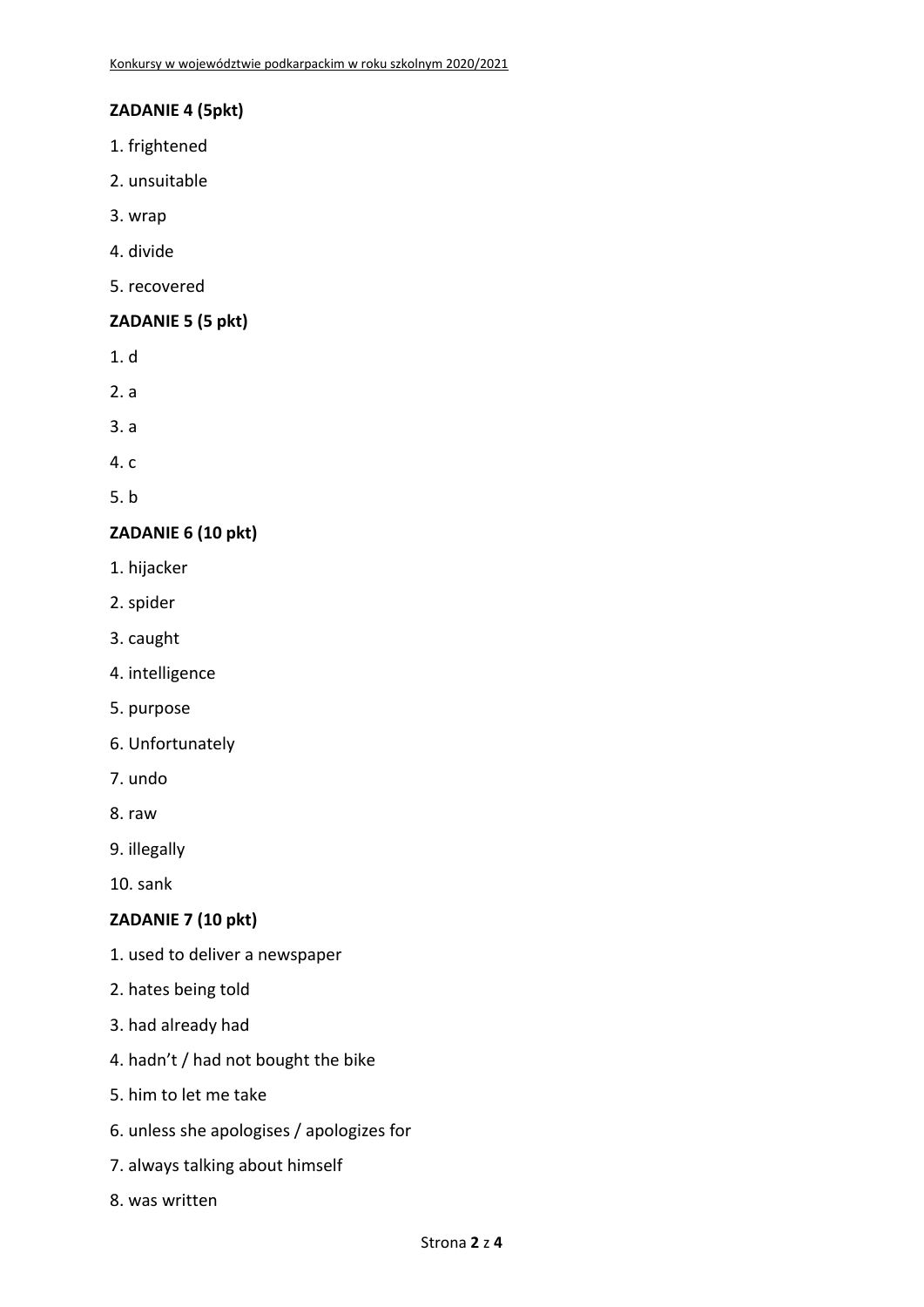- 9. In spite of (the) rainy weather
- 10. are bound to see

## **ZADANIE 8 (10 pkt)**

- 1. shouldn't / should not / oughtn't to / ought not to / needn't have sold
- 2. speaks more quietly than
- 3. would be able to find
- 4. isn't / is not warm / hot enough
- 5. denied taking my
- 6. 'd / would rather you didn't / did not
- 7. congratulated Tony on (his) passing
- 8. needn't / need not have gone out; didn't / did not have to go out
- 9. so (that) the goat couldn't / could not

10. in / from which we

#### **ZADANIE 9 (5 pkt)**

- 1. which
- 2. wouldn't make
- 3. have found
- 4. Although
- 5. so windy

#### **ZADANIE 10 (10 pkt)**

- 1. will be delivered
- 2. fewer and fewer young people
- 3. before had I read
- 4. herself laid the table; laid the table (by) herself / on her own
- 5. worth waiting
- 6. information is not / isn't reliable
- 7. don't I
- 8. an eighteen-year-old student / pupil
- 9. we must have met
- 10. it high time you bought / it high time for you to buy